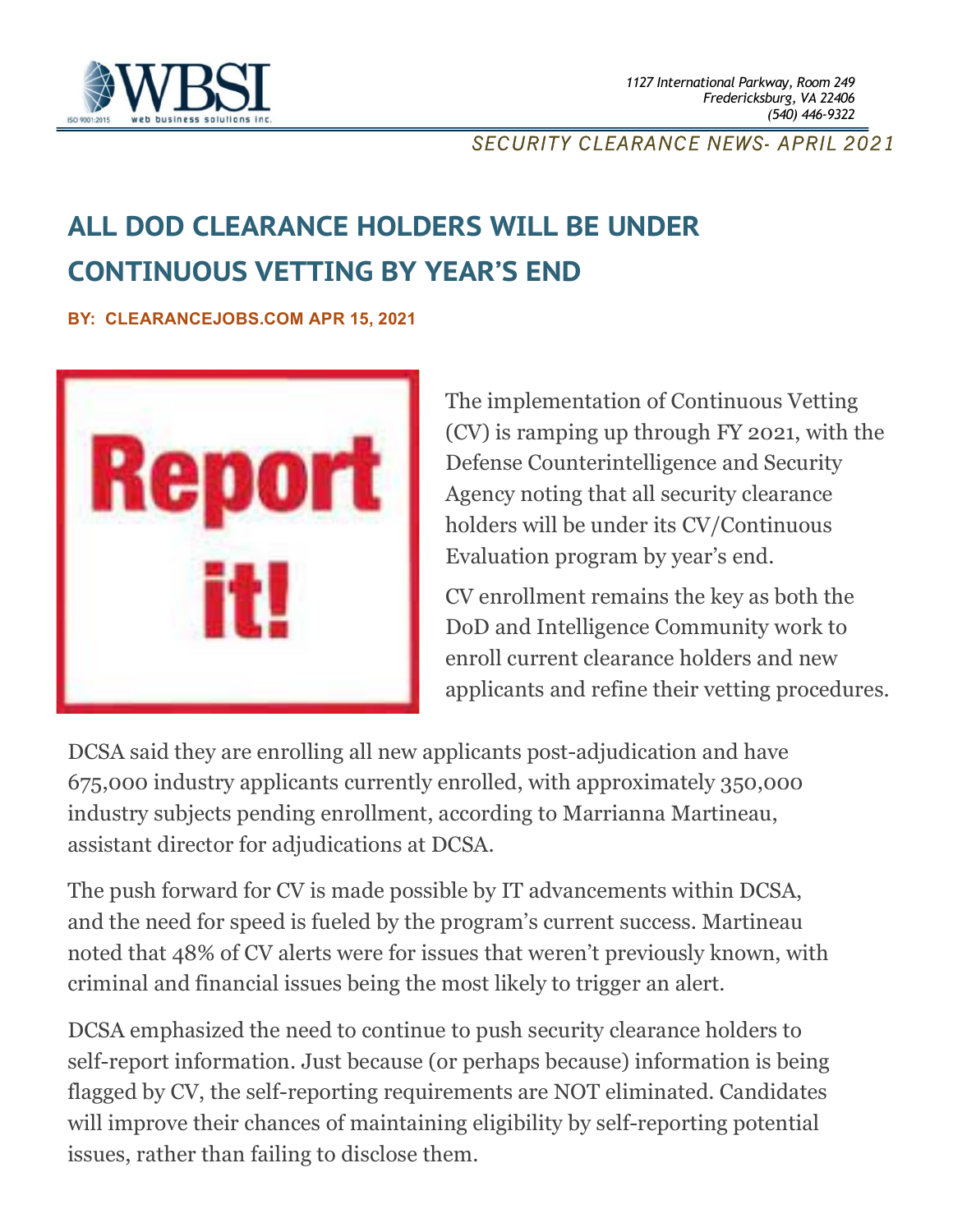

#### *SECURITY CLEARANCE NEWS- APRIL 2021*

As all security clearance holders move into CV status through the remainder of the year, ensuring adverse information is self-reported will be key. Just as some initial security clearance eligibility determinations go south with applicants try to hide information that should have been listed, current clearance holders could face personal conduct issues if they fail to self-report issues that should have been reported.

### TOP REPORTING REQUIREMENTS:

| REPORTING CATEGORY                                            | <b>EXAMPLE(S)</b>                                                                                                                                                                                                                                                                                                                                                                                                                                                                                                                             |
|---------------------------------------------------------------|-----------------------------------------------------------------------------------------------------------------------------------------------------------------------------------------------------------------------------------------------------------------------------------------------------------------------------------------------------------------------------------------------------------------------------------------------------------------------------------------------------------------------------------------------|
| Espionage, Terrorism,<br>Sabotage                             | The incident with the Tesla employee in August 2020<br>is an extreme example of a foreign actor approaching<br>an employee with a sabotage attempt. But espionage<br>can come find you at many points.                                                                                                                                                                                                                                                                                                                                        |
| <b>Adverse Information</b>                                    | Reporting in this category is based on the SEAD 4<br>Adjudicative Guidelines, so this reporting focuses on<br>an employee's ability to safeguard classified<br>information. Items that fall under scope of adverse<br>information are personal conduct issues, financial<br>considerations, substance abuse, criminal conduct,<br>allegiance to the U.S., foreign influence, and IT mis-<br>use. It should go without saying, but if you happen to<br>over hear a rumor, that does not constitute a<br>reportable incident for you to submit. |
| <b>Change in Status</b>                                       | Any changes in name, citizenship, employment<br>termination, or death of an employee need to be<br>documented. If you go through any legal name<br>changes, don't forget to ping security so that your<br>records line up.                                                                                                                                                                                                                                                                                                                    |
| <b>Disregarding Security</b><br><b>Clearance Requirements</b> | Perfection is not expected in national security. But<br>the reality is that mistakes can cost lives. Cleared<br>professionals are expected to have an overall pattern<br>of reliability, truthfulness, and carefulness. While<br>there may not be a tally board for someone's<br>whoopsies, a pattern of negligence or carelessness<br>does require reporting.                                                                                                                                                                                |